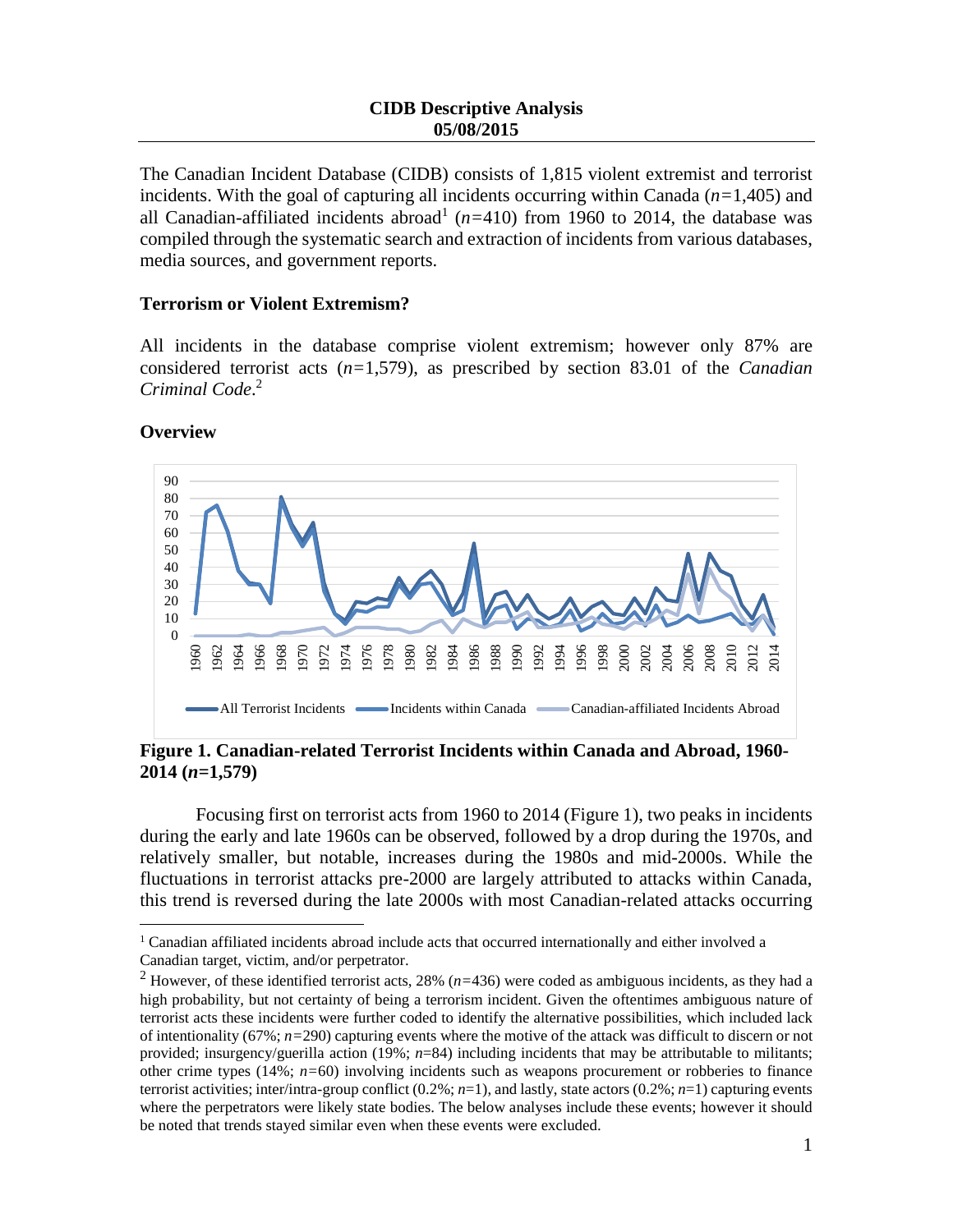internationally. While this may be reflective of domestic versus international trends, at present it is likely attributable to the source databases that were consulted in order to create this database, with the majority of Canadian-focused chronologies consulted ending by  $2001.<sup>3</sup>$ 

Accounting for the peak during the early 1960s is a series of attacks conducted by religiously motivated groups, in particular the Sons of Freedom. These religious ideological attacks account for 44% (*n=*98) of all events across Canada, and 61% (*n*=97) of attacks in British Columbia for the period 1960 to 1963. Of the 222 events across Canada during this period, most involved bombings or explosions (54%; *n*=120), facility/infrastructure attacks (33%;  $n=74$ ), and primarily targeted utilities (22%;  $n=49$ ), private citizens and property (17% *n*=37), or transportation (15%; *n*=34). Despite the peak in events for this period, there was a low number of fatalities  $(n=2)$ , none of which were attributed to religious acts.

Although a sustained series of separatist motivated attacks occurred during the early 1960s, attacks by these groups did not peak until 1968 with a high of 46 attacks, accounting for 58% of all attacks across Canada for this year. Between 1968 and 1971 separatist organizations conducted 142 attacks in Quebec, four in Ontario, and one in Alberta. Primarily involving bombings (77%; *n*=114) these groups attacked a range of targets, including businesses (29%; *n*=43), government facilities (27%; *n*=40), and private citizens and property (18%; *n*=27). Despite a high volume of incidents during this period, only two fatalities were directly attributed to separatist groups.

Providing a less defined picture is the surge in incidents during the 1980s, which involved a range of attacks across ideological groups and provinces. Of the 218 terrorist incidents within Canada that occurred during this period, most were perpetrated by religiously motivated groups (19%;  $n=41$ ) and separatist organizations (17%;  $n=36$ ). Attacks by the former group primarily involved a resurgence of Sons of Freedom attacks in British Columbia (8%; *n=*17). In addition, during this period terrorist attacks were also perpetrated by leftist (7%;  $n=16$ ) and rightist (1%;  $n=3$ ) organizations. While all leftist attacks occurred in British Columbia, Ontario or Quebec, attacks by rightist groups occurred either in the province of Alberta or Quebec.

 $\overline{a}$ 

 $3$  Of the Canadian specific databases (Kellett et al., 1991, Terrorism in Canada; Attributes of Domestic Political Terrorism in Canada (ATIC); RCMP Chronology; Right-wing Violence in Canada (RWVIC)) only one source went until the year 2001 with the rest cutting off by 1989.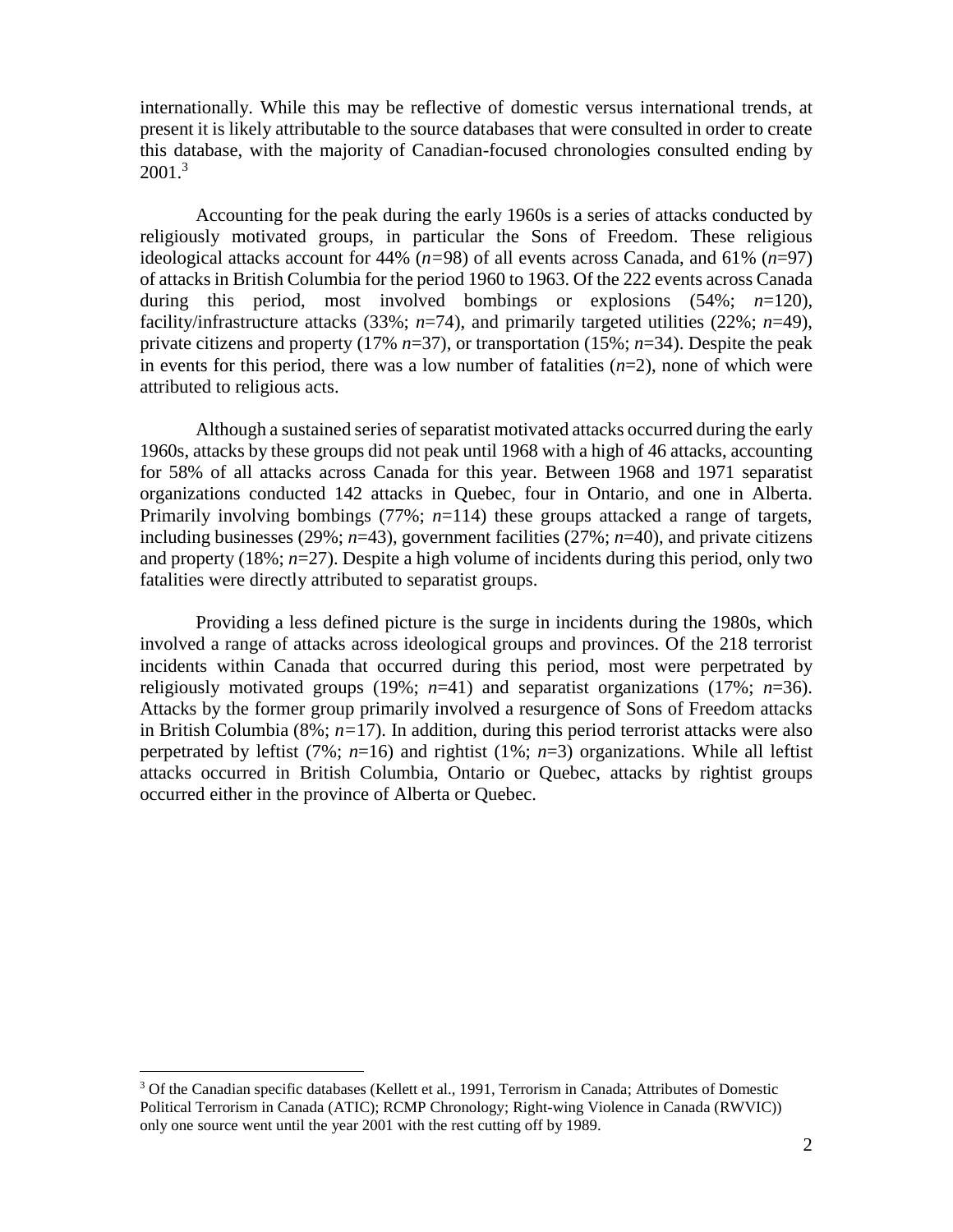

**Figure 2. Terrorist Incidents and Fatalities within Canada, 1960-2014**

Figure 2 demonstrates that there has generally been a lower rate of fatalities relative to terrorist attacks, with the exception of the years 1965 and 1985. Within Canada there have been 1,170 terrorist incidents and a total of 450 fatalities. The majority of these fatalities can be primarily accounted for by two incidents, one in 1965 and the other 1985. In 1965 a Canadian Pacific Aircraft flying from Vancouver to Whitehorse crashed after an explosive device detonated within the fuselage, killing all 52 persons aboard. Involving a similar attack type, in 1985 a bomb exploded onboard Air India Flight 182 killing all 329 people on the aircraft, and a twin bomb killed two baggage handlers at Tokyo's Narita airport.



**Figure 3. Terrorist Incidents and Fatalities by Province, 1960-2014**

In Figure 3, breaking terrorist events down by province, Quebec is shown to have the highest number of attacks (42%; *n=*493) across all terrorist incidents within Canada from 1960 to 2014 (*n=*1,170). British Columbia is responsible for the second highest number of incidents (30%; *n=*347), followed by Ontario (19%; *n=*227). As mentioned, most of the incidents in British Columbia can be attributed to religiously motivated terrorism and those in Quebec to separatist attacks. Further, attacks tended to occur in urban rather than rural areas, a trend that can be seen across Ontario and Quebec. Almost all events in Ontario, either took place in Toronto (42%; *n*=95) or Ottawa (36%; *n*=82).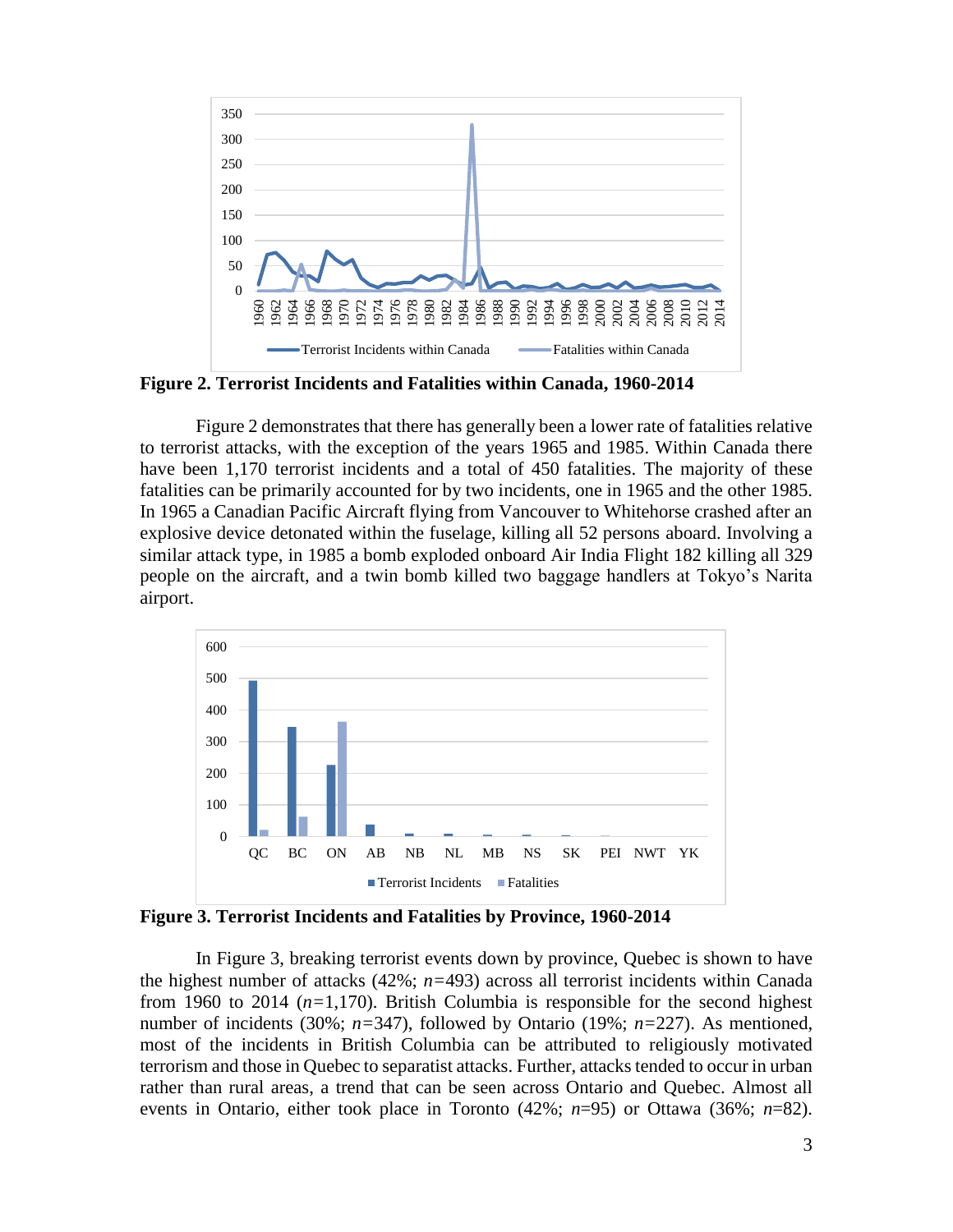Similarly, most events in Quebec occurred in the municipality of Montreal (77%; *n*=380). However, British Columbia did not follow this tendency. While a high number of terrorist acts occurred in Vancouver (18%; *n*=64), most occurred within smaller cities throughout the Kootenay region  $(50\%; n=172)$ .



**Figure 4. Distribution of Terrorist Targets within Canada, 1960-2014 (***n=***1,170)**

Figure 4 illustrates that terrorist attacks across Canada from 1960 to 2014 primarily targeted private citizens and property, accounting for 19% of all attacks  $(n=224)$  during this period. These attacks generally targeted private residences  $(49\%; n=111)$  and public areas (9%; *n*=20). Other frequently targeted venues included government (17%; *n*=194), businesses (16%; *n*=183), and utilities (9%; *n*=104). In the same order, the most targeted sub-category for each was: government buildings/facilities (51%; *n*=98), retail businesses (21%; *n*=38), and electrical substations/power lines (68%; *n*=71).



**Figure 5. Distribution of Terrorist Events across Canada, 1960-2014 (***n=***1,170)** 

Figure 5 demonstrates that most terrorist incidents within Canada involved bombings or explosives (46%; *n*=543). Bombings occurred across a range of targets, including private citizens and property (18%; *n*=96), utilities (17%; *n*=90), businesses (15%; *n*=84), government (15%; *n*=84), and transportation (11%; *n*=58). Facility/infrastructure attacks comprised 24% of all incidents within Canada (*n*=282).